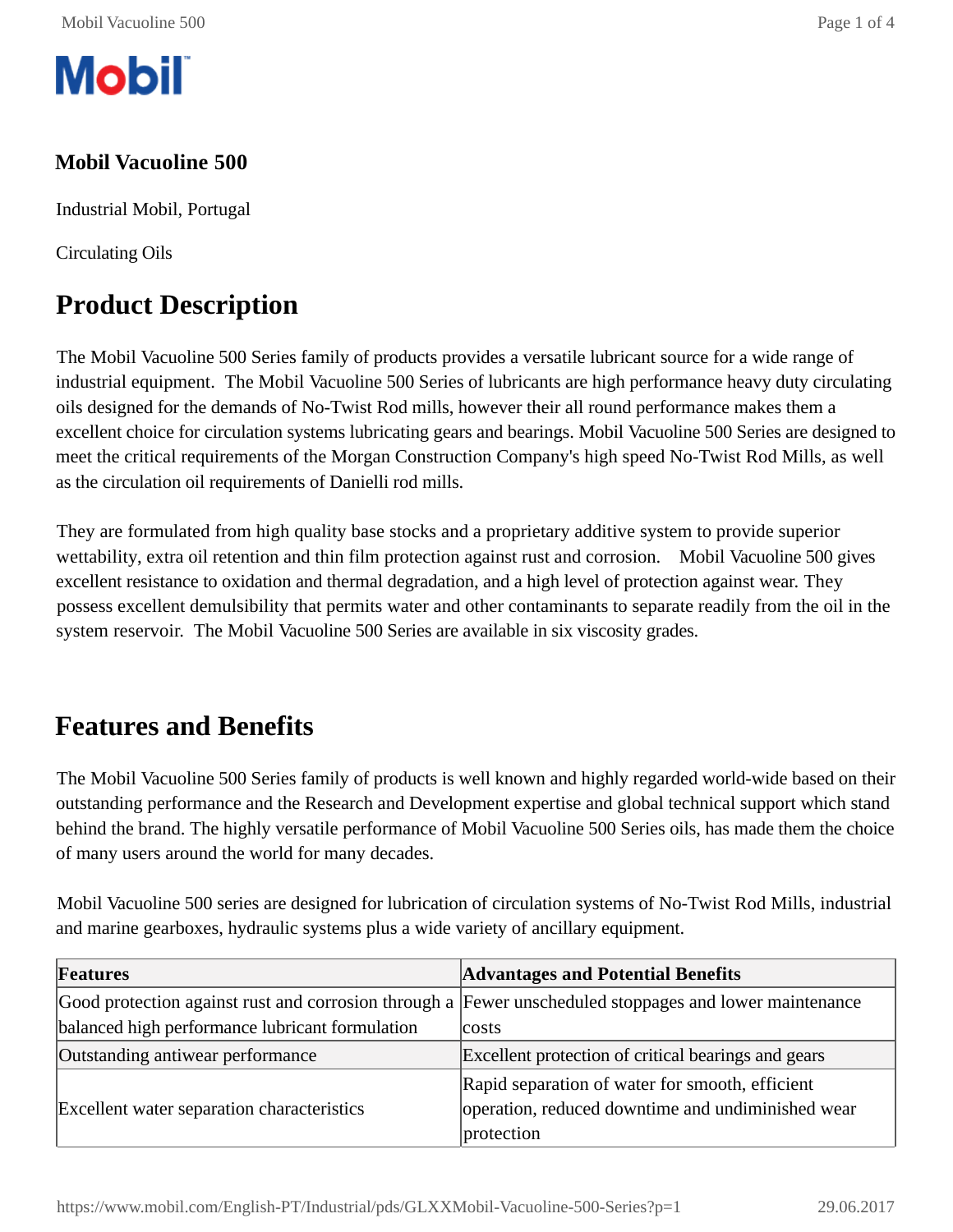| Features                                             | <b>Advantages and Potential Benefits</b>       |  |  |  |
|------------------------------------------------------|------------------------------------------------|--|--|--|
| High resistance to oxidation and thermal degradation | Long oil charge life and avoidance of costs of |  |  |  |
|                                                      | unanticipated production interruptions         |  |  |  |
| Multiple application capability                      | <b>Inventory Savings</b>                       |  |  |  |

# **Applications**

These oils are intended primarily for the lubrication of plain bearings, roller bearings, parallel shaft and bevel gearing. They are suitable as multipurpose lubricants in systems not subject to shock loading and which do not require extreme pressure performance. The Mobil Vacuoline 500 series possess good demulsibility that is retained under conditions of severe water contamination. Mobil Vacuoline 500 series are used in applications using splash, bath and ring oil arrangements and all other application methods involving pumps, valves and auxiliary equipment. They are recommended for use in hydraulic systems where higher viscosity oils are specified. They are particularly resistant to the effects of prolonged high temperature exposure and perform well in circulating systems with short oil residence times.

Typical applications include

- No Twist Rod Mills
- Moderate duty spur, bevel, helical and herringbone gear units
- Circulating systems
- Mobil Vacuoline 525, 528, 533 can also be used in hydraulic systems employing gear, vane, radial and axial piston pumps where high viscosity anti-wear hydraulic fluids are required.
- Certain compressors and vacuum pumps handling air and inert gases provided the discharge temperatures do not exceed 150oC , not suitable for breathing air compressors

## **Specifications and Approvals**

| Mobil Vacuoline 500 Series meets or exceeds the requirements of:           |  |  | 525 528 533 537 546 548 |  |
|----------------------------------------------------------------------------|--|--|-------------------------|--|
| Morgan Construction Company's "No-Twist® Rod Mill Lubricants Specification |  |  |                         |  |
| Danieli Type 21-0.002117.R BGV No Twist Stand Block-TMB/TFS Rev 14         |  |  |                         |  |

## **Typical Properties**

| <b>Mobil Vacuoline 500 Series</b>                |    | 525 528 533 537 546 548 |  |                         |
|--------------------------------------------------|----|-------------------------|--|-------------------------|
| <b>ISO</b> Viscosity Grade                       |    |                         |  | 150  220  320  460  680 |
| Viscosity, ASTM D 445                            |    |                         |  |                         |
| $\text{Im}2/\text{s} \otimes 40^{\circ}\text{C}$ | 89 | 146  215  309  453  677 |  |                         |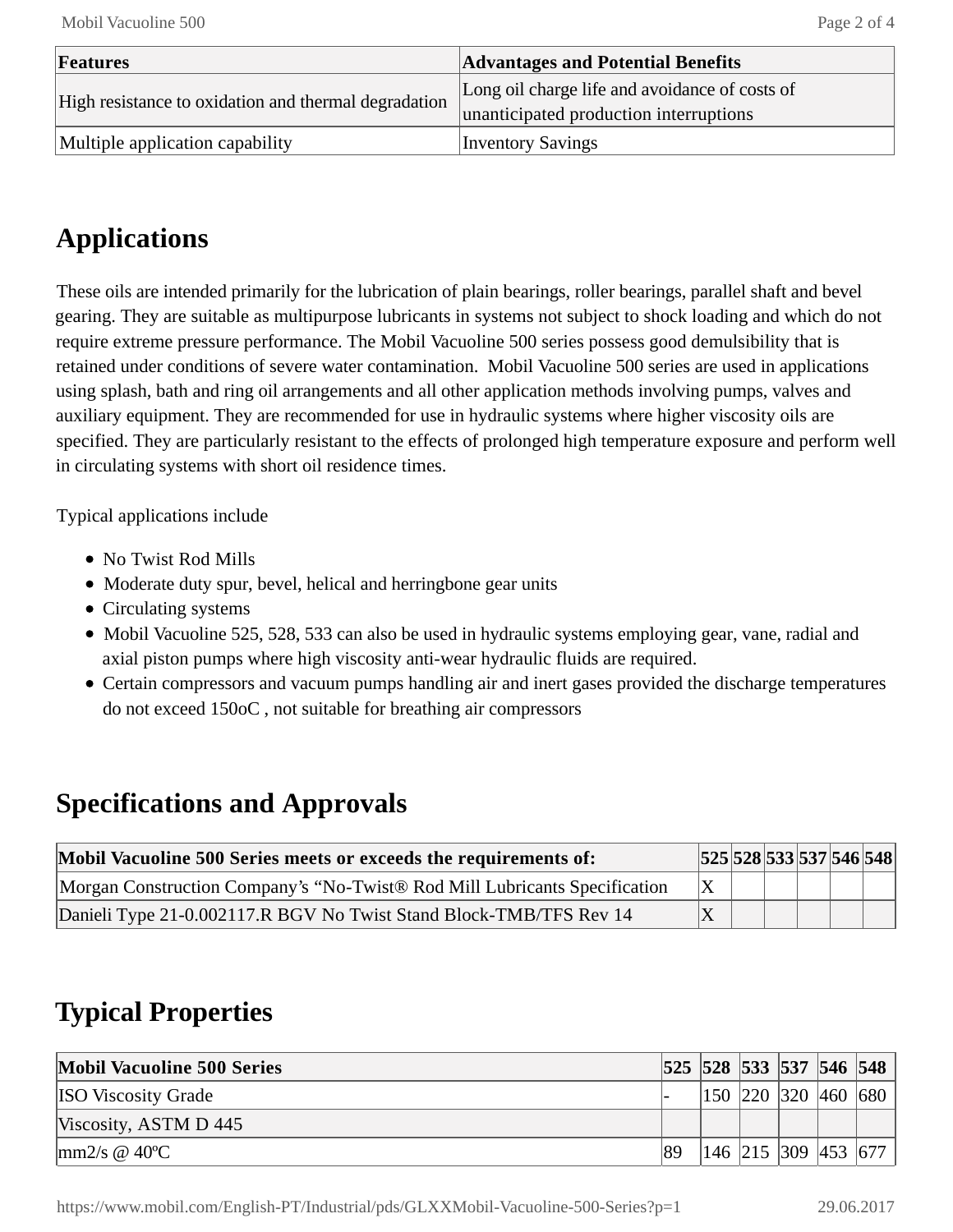| <b>Mobil Vacuoline 500 Series</b>                                            | 525        |       | 528 533 537         |            | 546   | 548                           |
|------------------------------------------------------------------------------|------------|-------|---------------------|------------|-------|-------------------------------|
| mm $2/s \otimes 100^{\circ}C$                                                |            |       |                     |            |       | 10.7 14.4 18.8 24.4 29.4 36.9 |
| Viscosity Index, ASTM D 2270                                                 | 99         | 96    | 96                  | 96         | 95    | 89                            |
| Pour Point, °C, ASTM D 97                                                    | $-24$      | $-21$ | $-15$               | $-12$      | $-12$ | $-9$                          |
| Flash Point, °C, ASTM D 92                                                   |            |       | 264 272 284 288 286 |            |       | 286                           |
| Specific Gravity @15.6 °C kg/l, ASTM D 1298                                  |            |       |                     |            |       | 0.88 0.89 0.89 0.89 0.90 0.92 |
| Demulsibility at 54 °C, ASTM D 1401, Minutes to 37ml water                   | 15         |       |                     |            |       |                               |
| Demulsibility at 82 °C, ASTM D1401 Minutes to 3ml                            |            | 10    | 15                  | 20         | 25    | $\overline{5}$                |
| Demulsibility for non-EP oils, ASTM D2711, ml water                          | 39         | 38    | 36                  | 39         | 35    | 36                            |
| Rust Protection, ASTM D665                                                   |            |       |                     |            |       |                               |
| Distilled Water                                                              |            |       |                     |            |       | Pass Pass Pass Pass Pass Pass |
| Sea Water                                                                    |            |       |                     |            |       | Pass Pass Pass Pass Pass Pass |
| Foaming Characteristics, ASTM D 892Seq I, II, III; Tendency/Stability, ml/ml |            |       |                     |            |       |                               |
| $\operatorname{Seq} I$                                                       | $10/0$ 5/0 |       | 5/0                 | $10/0$ 5/0 |       | 0/0                           |
| $\operatorname{Seq} \Pi$                                                     | 0/0        | 0/0   | 0/0                 | 0/0        | 0/0   | 0/0                           |
| Seq III                                                                      | 0/0        | 0/0   | 0/0                 | 0/0        | 0/0   | 0/0                           |
| Copper Corrosion, ASTM D130 3 hours @ 100°C                                  | 1A         | 1A    | 1A                  | 1A         | 1A    | 1A                            |
| FZG Gear Test, DIN 51354, Failure Stage                                      | 12         | 12    | 12                  | 12         | 12    | 12                            |

### **Health and Safety**

Based on available information, this product is not expected to produce adverse effects on health when used for the intended application and the recommendations provided in the Material Safety Data Sheet (MSDS) are followed. MSDS's are available upon request through your sales contract office, or via the Internet. This product should not be used for purposes other than its intended use. If disposing of used product, take care to protect the environment.

Toxicity class: free BAG T No.: 611500

The Mobil logotype, the Pegasus design and Vacuoline are trademarks of Esso Mobil Corporation, or one of its subsidiaries.

07-2016

ExxonMobil Lubricants and Specialties Europe division of ExxonMobil Petroleum & Chemical b.v.b.a. Polderdijkweg B-2030 Antwerpen, Belgium

[http://www.exxonmobil.com](http://www.exxonmobil.com/)